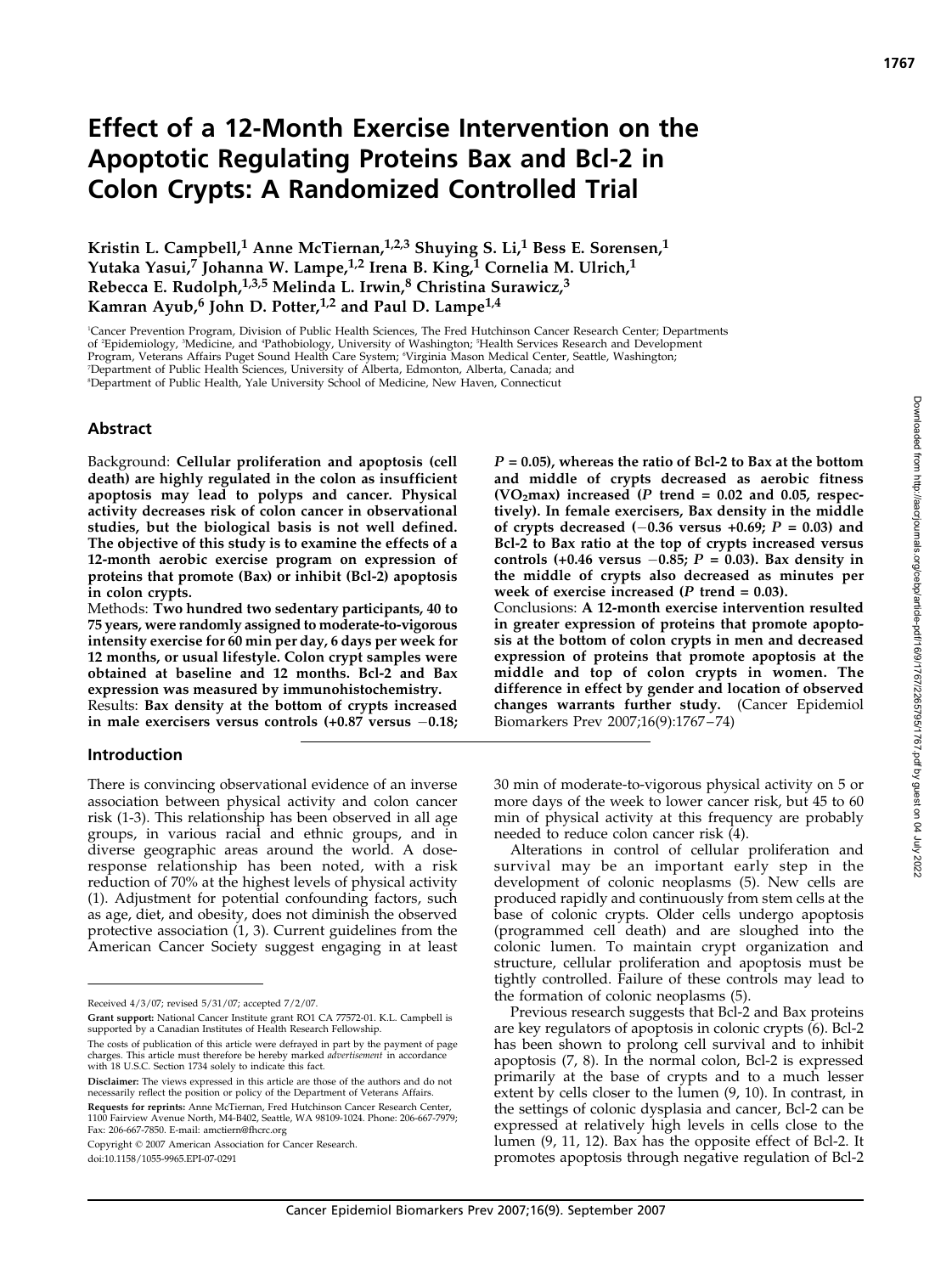

Figure 1. Examples of colon crypt images taken after staining for Bcl-2 and Bax. Black and white images of immunostain without any counterstain are shown. Note that Bcl-2 expression was higher in the lower regions of the crypt, whereas Bax is more evenly distributed.

as well as other biological pathways (13). Bax is normally more highly expressed at the top of crypts (Fig. 1; ref. 13).

In this study, we tested the hypothesis that exercise reduces risk of colon cancer by promoting optimal expression of Bcl-2 and Bax in colonic crypts. To that end, we recruited healthy men and women to participate in a randomized controlled trial in which the intervention was 12 months of moderate-to-vigorous intensity exercise, 60 min per day, 6 days per week. The effects of this intervention on expression of Bcl-2 and Bax were assessed through immunohistochemical analysis of samples from normal-appearing colonic epithelium.

## Materials and Methods

As part of a 12-month randomized controlled clinical trial evaluating the effects of an aerobic exercise intervention, we examined changes in Bcl-2 and Bax, markers of colon crypt apoptosis and potential markers of colon cancer risk, in association with the exercise intervention. A detailed description of the clinical trial methods has been reported previously (14, 15).

Participants. Participants were men and women ages 40 to 75 years who had a colonoscopy within the previous 3 years so that their recent polyp status was known. Eligibility criteria were as follows: sedentary [i.e., engaging in <90 min of moderate-to-vigorous exercise per week in the past 3 months, or if reports of exercise were questionable, a low  $VO<sub>2</sub>$ max indicating a low fitness level (16)], normal response to an exercise tolerance test (17), consumption of less than two alcoholic beverages per day, and no personal history of invasive cancer or other serious medical conditions, such as cardiovascular disease, stroke, diabetes, uncontrolled hypertension, ulcerative colitis, or short bowel disease. To avoid potential confounding by highly penetrant germ-line mutations, we also excluded persons with familial polyposis, Gardner's syndrome, or other known familial colorectal cancer syndromes. Also excluded were persons with ''excessive'' use of laxatives (three or more per week), enema use, or use of any medication that might interfere with colonic crypt studies, including chronic use of anticoagulants or corticosteroids. Use of nonsteroidal anti-inflammatory medications was allowed up to two times per week if the person was able to stop use safely for 2 weeks before and after obtaining colorectal biopsies.

Participants were recruited between 2001 and 2004 primarily through gastroenterology practices, where potentially eligible persons were identified from medical records and sent an invitation letter by their physicians. Additional recruitment methods included medium placements, flyers, a study Web site, and referrals. After extensive screening, 202 (102 men and 100 women) were enrolled in the trial with consent. Flow of participants through the trial has been reported previously (14, 15). Study procedures, including the informed consent, were approved by the Fred Hutchinson Cancer Research Center Institutional Review Board.

Randomization and Blinding. Participants were randomized in equal numbers to exercise or control group (referred hereafter as ''exercisers'' and ''controls,'' respectively). Randomization was blocked on sex, use of nonsteroidal anti-inflammatory medications [regular use (more than two times per week) versus less], and current smoking status (yes versus no) and, among women, on menopausal status (premenopausal or perimenopausal versus postmenopausal) and current use (yes/no) of hormone replacement therapy to ensure balance in these factors between intervention arms. Staff and scientists involved in end point determinations were blinded to intervention group and to whether samples were obtained at baseline or 12 months.

## Baseline and Follow-up Measures

Measurement of Bcl-2 and Bax in Colonic Crypts. Immunohistochemical staining of the colonic crypts has been detailed previously (14). In brief, samples were collected from each participant at a prerandomization and a 12-month poststudy flexible sigmoidoscopy by physicians trained in the procedure using jumbo biopsy forceps (Olympus FB-50U1-1; Olympus America, Inc.). Biopsies from the sigmoid colon (30-35 cm from the level of the external anal aperture) were oriented, processed, and embedded into paraffin blocks. Eight to 12 sections, at least  $50 \mu m$  apart (to ensure that the same was not evaluated in more than one section), were cut per biopsy, mounted with positive control (human tonsil) and negative control tissues (colonic tissue from the same participant with all reagents except primary antibody), deparaffinized, and antigen retrieved. Slides from a single participant (baseline and follow-up) were stained in the same run to minimize the effect of run-to-run variability in staining intensity inherent in the procedure. Slides were stained on a Techmate 1000 Staining System automatic immunostainer (Ventana Medical Systems,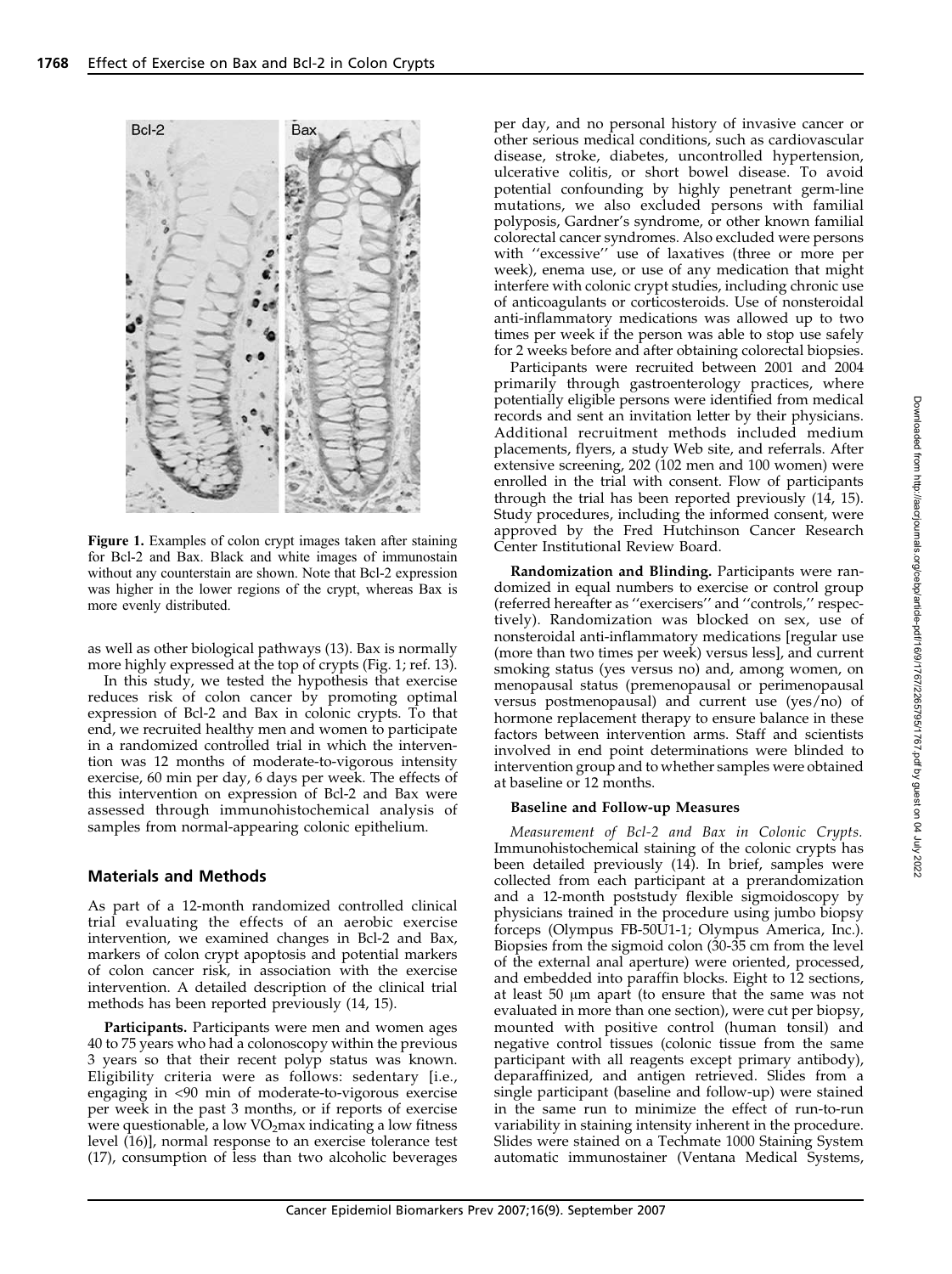Inc.). After blocking with 4% normal horse serum, slides were incubated with a mouse anti-Bcl-2 (Dako Corp.) or anti-Bax (Beckman Coulter) at a 1:500 dilution for  $\overline{1}$  h in PBS plus 1% bovine serum albumin and 0.05% Tween 20 and washed with buffer. They were immersed in the secondary antibody biotinylated horse anti-mouse IgG (Vector Laboratories, Inc.) at a dilution of 1:200 for 30 min in PBS with 1% bovine serum albumin with 0.05% Tween 20 and then buffer washed. Endogenous peroxidases were inactivated and slides were washed and immersed in avidin-biotin complex from the Vectastain Elite Standard ABC kit (Vector Laboratories) for 30 min. After washing, slides were developed using diaminobenzidine tetrahydrochloride solution at a concentration of 0.5 mg/mL in PBS with 0.1% hydrogen peroxide. The stained slides were then dehydrated and coverslips were applied over mounting medium.

Biopsies were scanned under a microscope (E400, Nikon, Inc.) to identify acceptable colonic crypts (midaxial, U-shaped sections extending from muscularis to lumen with an intact structure). Images of the crypts were captured by using a digital camera (Hamamatsu Photonics KK) set at constant illumination and exposure settings. Macros developed for the NIH Image software program<sup>9</sup> allowed the collection and analysis of images.

To measure expression (i.e., density) of Bcl-2 and Bax, crypt images were measured and divided longitudinally into 10 segments of equal length and then divided into three regions based on deciles: bottom (interval, 0.1-0.3), middle (interval, 0.4-0.6), and top (interval, 0.7-1.0). Then, the number and average intensity of pixels above background were determined. Density of Bcl-2 and Bax within each crypt was calculated as the size of the stained area multiplied by the intensity of the stain. The ratio of Bcl-2 to Bax at each time point was calculated as the mean density of Bcl-2 divided by the mean density of Bax in the specified interval. At least 5 and up to 10 crypts per biopsy were analyzed.

Exercise Data. To determine cardiopulmonary fitness, we assessed maximal oxygen consumption  $(VO<sub>2</sub>max,$ mL/kg/min) at baseline and 12 months (18). Details of the exercise test are presented elsewhere (14, 15). In brief, participants completed a maximal-graded treadmill test, with heart rate and oxygen uptake monitored by a MedGraphics automated metabolic cart (MedGraphics).

Demographics and Anthropometrics. We collected demographic and medical history information at baseline and 12 months on health habits, smoking status, use of prescription and over-the-counter medications, history of chronic diseases, and reproductive and body weight history. With participants wearing light clothing, we measured baseline and 12-month weight and height to the nearest 0.1 kg and 0.1 cm, respectively, with a balance beam scale and stadiometer. Both measurements were taken in duplicate and then averaged. We calculated body mass index as  $\text{kg/m}^2$ .

#### Intervention

Exercisers. The intervention was a 12-month moderateto-vigorous intensity aerobic exercise program. The goal was 60 min per day, 6 days per week, to be achieved gradually over 12 weeks and then continued throughout the 12-month intervention. The intervention included both facility- and home-based programs. Participants did aerobic exercise for 60 min per session on machines (primarily treadmills and stationary bikes, supplemented with rowing machines and elliptic machines). During these exercise sessions, each participant's goal heart rate corresponded to 60% to 85% of the maximal heart rate achieved on the baseline  $VO<sub>2</sub>$ max test. Heart rate was measured with Polar heart rate monitors (Polar Electro, Inc.). Approximately 5 to 10 min of warm-up, cooldown, and stretching exercise were done in addition to the 60-min exercise sessions.

Participants also were asked to do three additional unsupervised exercise sessions per week either at a facility or at home. The primary home exercises were outdoor walking, jogging, or biking. Participants wore heart rate monitors during these unsupervised exercise sessions, with the same instructions about goal ranges and recording, as for their supervised sessions.

Adherence was calculated weekly as number of facility sessions attended, minutes of moderate-to-vigorous exercise per week, and percent of the goal of 360 min of moderate-to-vigorous exercise per week. Good adherence was defined as meeting at least 80% of the goal of 360 min of moderate-to-vigorous exercise per week. Exercisers were asked not to change their dietary habits during the trial.

Controls. Controls were asked not to change their exercise or diet habits during the trial. They were given the opportunity to participate in exercise classes for 2 months (with the same progression as offered to the exercise-arm participants during months 1-2 of intervention) at the end of the 1-year period after completion of all end-of-study measures.

Statistical Analyses. The crypt height and mean density of Bcl-2, Bax, and Bcl-2 to Bax ratio in colonic crypts was determined for each participant at baseline and 12 months. Analyses of the effects of the exercise intervention on the outcome variables (crypt height, mean density Bcl-2, mean density Bax, and Bcl-2 to Bax ratio) were based on assigned treatment at the time of randomization regardless of adherence status (i.e., intent to treat). All outcomes were log transformed due to the lack of normality; therefore, our results are presented on the log scale. The intervention effects were evaluated by assessing the differences in the log mean changes in the outcome variables from baseline to 12 months between exercisers and controls. The significance of any differences was determined by using the generalized estimating equation modification to linear regression models to account for the longitudinal nature of the data. Primary analyses were unadjusted in line with the randomized design of the study. However, an additional analysis was completed adjusting for blocking factors (history of adenomatous polyps, etc.) and these factors did not influence the results.

Baseline and 12-month apoptosis data were available for 101 of 102 randomized men and for 98 of 100 randomized women. Inadequate amount of sample was available for the three missing individuals. Participants with at least one outcome value were included in <sup>9</sup> Available at http://rsb.info.nih.gov/nih-image/. **the analyses.** Before the intervention effect analysis,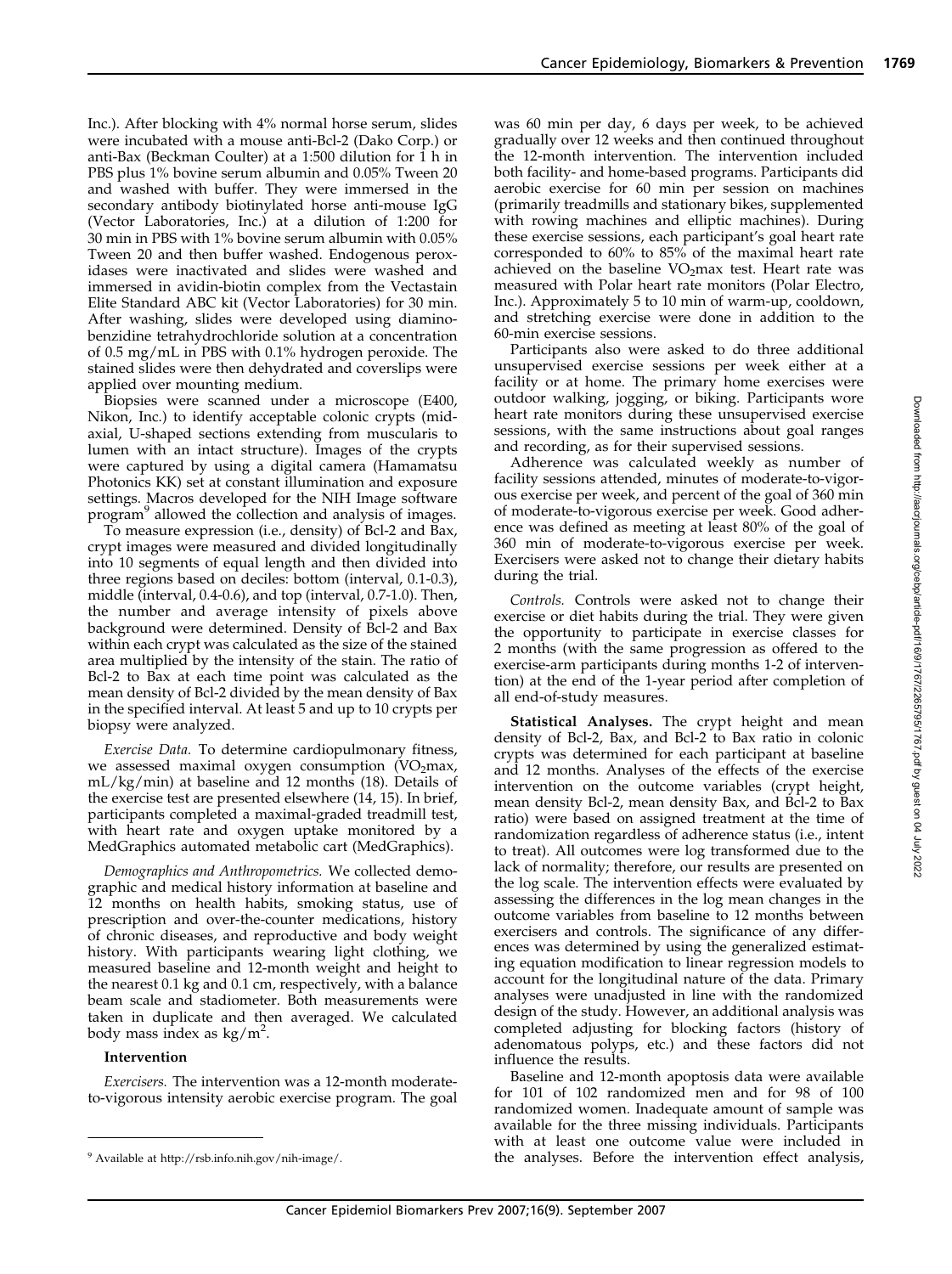|                                                                                   | Women                                                   |                                                          |                              | Men                                                      |                                                          |                              |  |
|-----------------------------------------------------------------------------------|---------------------------------------------------------|----------------------------------------------------------|------------------------------|----------------------------------------------------------|----------------------------------------------------------|------------------------------|--|
|                                                                                   | Exercisers $(n = 48)$ ,<br>mean $(SD)$                  | Controls $(n = 50)$ ,<br>mean (SD)                       | $P^*$                        | Exercisers $(n = 50)$ ,<br>mean $(SD)$                   | Controls $(n = 50)$ ,<br>mean (SD)                       | P                            |  |
| Age $(y)$<br>BMI $(kg/m^2)$<br>Energy intake (kcal)<br>Fiber intake $(g)$         | 53.7 (5.65)<br>28.6 (4.80)<br>1,583 (555)<br>15.0(8.85) | 54.4 (7.13)<br>28.7 (5.41)<br>1,491 (628)<br>15.9 (6.23) | 0.61<br>0.84<br>0.44<br>0.58 | 56.6 (7.63)<br>30.1 (4.84)<br>1,668 (566)<br>14.4 (5.92) | 56.2 (6.66)<br>29.7 (3.73)<br>1,692 (639)<br>15.2 (7.14) | 0.78<br>0.68<br>0.85<br>0.55 |  |
|                                                                                   | $n \ (\%)$                                              | $n \ (\%)$                                               | $\boldsymbol{P}$             | $n \ (\%)$                                               | $n \ (\%)$                                               | P                            |  |
| NSAID use<br>Recent adenomatous polyps<br>First-degree relative with colon cancer | 15(31.3)<br>15(31.3)<br>21 (43.8)                       | 19 (27.3)<br>12(23.5)<br>19 (37.3)                       | 0.53<br>0.39<br>0.51         | 22(43.1)<br>30(58.8)<br>15(29.4)                         | 22(43.1)<br>31 (60.8)<br>18 (35.3)                       | >0.99<br>0.84<br>0.53        |  |

#### Table 1. Baseline characteristics for participants by gender and intervention

Abbreviations: BMI, body mass index; NSAID, nonsteroidal anti-inflammatory drug.

\*P value comparing female exercisers and controls at baseline.

 $\uparrow$  P value comparing male exercisers and controls at baseline.

exploratory data analysis examined the association between crypt height and Bcl-2 or Bax density at baseline using Pearson correlations.

As exploratory analysis, we examined whether the extent of change in mean crypt height, Bax density, mean Bcl-2 density, or Bcl-2 to Bax ratio was different among exercisers with stronger adherence to the intervention than among exercisers with lesser adherence or controls to provide additional important mechanistic information on the effect of physical activity on colon crypt biology. For these analyses, exercisers were grouped into tertiles of each of two measures of adherence to the exercise program: mean change in  $VO<sub>2</sub>$  max from baseline to 12 months and mean number of minutes exercised per week. To test for trends across levels of adherence, fourcategory adherence variables were created that included controls and the three tertiles of adherence. To do tests for trend, the four-category adherence variable was included in models as a continuous variable.

All analyses were conducted separately for men and women by study design. Differences between women and men were tested by a gender-intervention interaction term into the models. All statistical tests were two sided. Statistical analyses were done using Statistical Analysis System software (version 8.2; SAS Institute, Inc.).

## Results

Study Participants. Exercisers and controls were similar with regards to age, body mass index, energy intake, fiber intake, use of nonsteroidal anti-inflammatory medications, history of adenomatous polyps, and family history of colorectal cancer (Table 1). The majority of participants were overweight and non-Hispanic Whites. Overall, both men and women had low levels of aerobic fitness at baseline, consistent with the eligibility criteria targeting a sedentary population (16).

During the trial, 80% of exercisers achieved  $\geq$ 80% of their 360 min of moderate-to-vigorous intensity exercise a week. Male exercisers completed a mean 370 min per week (102.7% of goal), whereas female exercisers completed a mean 295 min per week (82% of goal). Two of 51 (4%) male exercisers and 4 of 49 (8%) female exercisers dropped out of the intervention. Duration of self-reported moderate-to-vigorous exercise decreased or was unchanged among controls (mean minutes per week of 113 at baseline and 54 min at 12 months), with the exception of one male control who reported a mean of 360 min per week of moderate-to-vigorous exercise at 12 months. Mean aerobic fitness  $(VO<sub>2</sub>max)$  increased by 2.5 mL/kg/min (10.5%) in female exercisers and 3.3 mg/kg/min (11%) in male exercisers but decreased in both female and male controls ( $P < 0.001$  comparing exercisers with controls). Exercisers lost more weight compared with controls in both women  $(-1.4 \text{ kg} \text{ versus}$ +0.9 kg) and men  $(-1.8 \text{ kg} \text{ versus } -0.1 \text{ kg}$ ; ref. 15). No significant change in mean total daily caloric intake was observed among exercisers or controls (data not shown).

Pattern of Bcl-2 and Bax Density within Colonic Crypts at Baseline. The pattern of Bax density, Bcl-2 density, and Bcl-2 to Bax ratio within colonic crypts at baseline is shown in Fig. 2. We did not observe any difference between exercisers and controls in Bcl-2 density, Bax density, or Bcl-2 to Bax ratio at baseline (data not shown). Among both men and women, Bax density had a U-shaped distribution with higher density at the bottom and top intervals of the crypts and lower density in the middle of the crypts (Fig. 2A), whereas Bcl-2 density (Fig. 2B) and Bcl-2 to Bax ratio (Fig. 2C) declined steadily from the bottom intervals to the top intervals of the crypts.

Baseline Association between Crypt Height and Bcl-2 Density and Bax Density. At baseline, height of colonic crypts was positively associated with Bcl-2 density and Bcl-2 to Bax density at the bottom of crypts in both men  $(r = 0.31, P = 0.002$  and  $r = 0.30, P = 0.003$ , respectively) and women ( $r = 0.23$ ,  $P = 0.02$  and  $r = 0.28$ ,  $P = 0.006$ , respectively). Bax density was not associated with crypt height in either men or women (Table 2). In men, Bcl-2 to Bax density ratio over the entire crypt ( $r = 0.21$ ,  $P = 0.04$ ) and at the middle ( $r = 0.21$ ,  $P = 0.04$ ) of crypts was also associated with overall crypt height, with a similar trend in women that did not achieve significance  $(r = 0.18)$ ,  $P = 0.08$  and  $r = 0.79$ ,  $P = 0.08$ ).

Intervention Effects on Bcl-2 Density, Bax Density, and Bcl-2 to Bax Ratio. During the trial, mean Bax density in the bottom third of crypts increased among male exercisers compared with controls [mean change in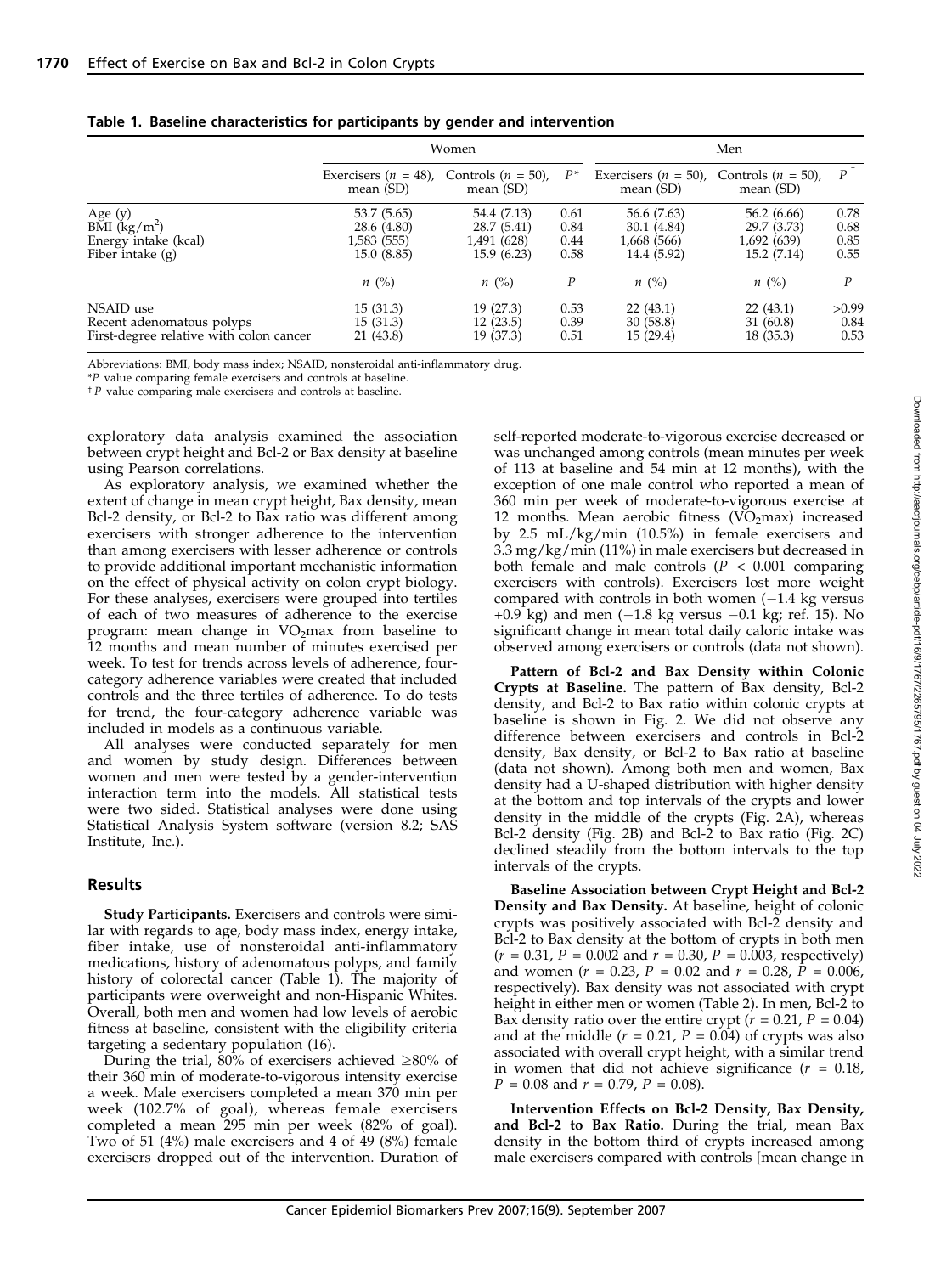density at 12 months: exercisers (+0.87) versus controls  $(-0.18)$ ; P = 0.05; Table 3. In addition, among male exercisers, there was a trend toward a decrease in mean Bcl-2 to Bax ratio in the bottom third of crypts [mean change in ratio at 12 months: exercisers  $(-0.16)$  versus controls (+0.78);  $P = 0.06$ ]. Among females, there was a decrease in mean Bax density across the crypts as a whole [mean change in density at 12-months: exercisers  $(-0.20)$  versus controls  $(+0.36)$ ;  $P = 0.05$ ] as well as the middle third of crypts [mean change in density at 12 months: exercisers  $(-0.36)$  versus controls  $(+0.69)$ ;  $P = 0.03$ ] in exercisers compared with controls. In addition, higher Bcl-2 to Bax ratio was seen in the top of crypts [mean change in density at 12 months; exercisers (+0.46) versus controls (-0.85);  $P = 0.03$ ] in female exercisers compared with controls (Table 4). Crypt height did not change significantly with exercise in men or women (Tables  $\tilde{3}$  and 4).

Effect of Adherence on Colon Crypt Cell Apoptosis. To provide additional important mechanistic information



Figure 2. Baseline antigen density pattern across colon crypt length in deciles for men ( $n = 101$ ) and women ( $n = 98$ ). A, Bax. B, Bcl-2. C, Bcl-2 to Bax ratio.

Table 2. Pearson correlations between crypt height and antigen density

| Section                  | Women $(n = 97)$ |       | Men $(n = 99)$ |       |
|--------------------------|------------------|-------|----------------|-------|
|                          | $\rho$           | P     | $\rho$         | P     |
| Bax density              |                  |       |                |       |
| Crypt bottom $(0.1-0.3)$ | $-0.074$         | 0.47  | $-0.018$       | 0.86  |
| Crypt middle (0.4-0.6)   | $-0.137$         | 0.18  | $-0.102$       | 0.32  |
| Crypt top $(0.7-1.0)$    | $-0.146$         | 0.15  | $-0.026$       | 0.80  |
| Entire crypt $(0.1-1.0)$ | $-0.126$         | 0.22  | $-0.049$       | 0.63  |
| Bcl-2 density            |                  |       |                |       |
| Crypt bottom $(0.1-0.3)$ | $+0.230$         | 0.02  | $+0.306$       | 0.002 |
| Crypt middle $(0.4-0.6)$ | $+0.062$         | 0.55  | $+0.13$        | 0.19  |
| Crypt top $(0.7-1.0)$    | $-0.060$         | 0.56  | $+0.092$       | 0.36  |
| Entire crypt $(0.1-1.0)$ | $+0.052$         | 0.61  | $+0.182$       | 0.07  |
| Bcl-2 to Bax ratio       |                  |       |                |       |
| Crypt bottom $(0.1-0.3)$ | $+0.275$         | 0.006 | $+0.303$       | 0.003 |
| Crypt middle $(0.4-0.6)$ | $+0.790$         | 0.08  | 0.208          | 0.04  |
| Crypt top $(0.7-1.0)$    | $+0.071$         | 0.49  | $+0.09$        | 0.35  |
| Entire crypt $(0.1-1.0)$ | $+0.177$         | 0.08  | $+0.21$        | 0.04  |

NOTE:  $n = 194$  for Bcl-2 to Bax ratio.  $n = 97$  for Bcl-2 to Bax ratio.  $n = 97$ for Bcl-2 to Bax ratio.

on the effect of physical activity on colon crypt biology, we examined the changes in the outcome variables by tertiles of the two measures of adherence: amount of activity (i.e., minutes per week of moderate-to-vigorous activity) and change in fitness (i.e.,  $VO<sub>2</sub>max$ ). Compared with controls, no change in Bax, Bcl-2, or Bcl-2 to Bax ratio by adherence (minute per week) was seen in male exercisers, whereas in female exercisers Bax density was lower at the middle of crypts with higher adherence  $(P$  trend = 0.03). For male exercisers, Bcl-2 to Bax ratio was lower at the bottom of crypts with improvements in VO<sub>2</sub>max of >15% (P trend = 0.02) compared with controls. In the middle of crypts, a lower Bcl-2 to Bax ratio was also seen in male exercisers with greater improvement in  $VO<sub>2</sub>max (P trend = 0.05) compared with$ controls and when comparing exercisers who increased  $>15\%$  with those with lesser gains (P trend = 0.02). In male exercisers, an increase in Bax in the middle of the crypts was also seen with improvements in  $VO<sub>2</sub>$ max of >15% (P trend = 0.03). Among female exercisers, there was no effect of change in VO<sub>2</sub>max compared with control. Unadjusted analyses are presented as no difference was noted with adjustment for age, body mass index, fiber, family history of colon cancer, and history of adenomatous polyps.

## **Discussion**

This randomized controlled clinical trial of a 12-month moderate-to-vigorous intensity exercise intervention with exercise goals of 60 min per day, 6 days per week, resulted in an increased density of the proapoptotic protein Bax at the bottom of crypts in male exercisers compared with controls. In contrast, among women, there was a decrease in the proapoptotic protein Bax in the middle of crypts, with an increase in the ratio of Bcl-2 to Bax density at the top of crypts in exercisers compared with controls, suggesting a decrease in apoptosis for exercisers.

Our exploratory analyses indicate that male exercisers who showed >15% improvement in aerobic fitness 1771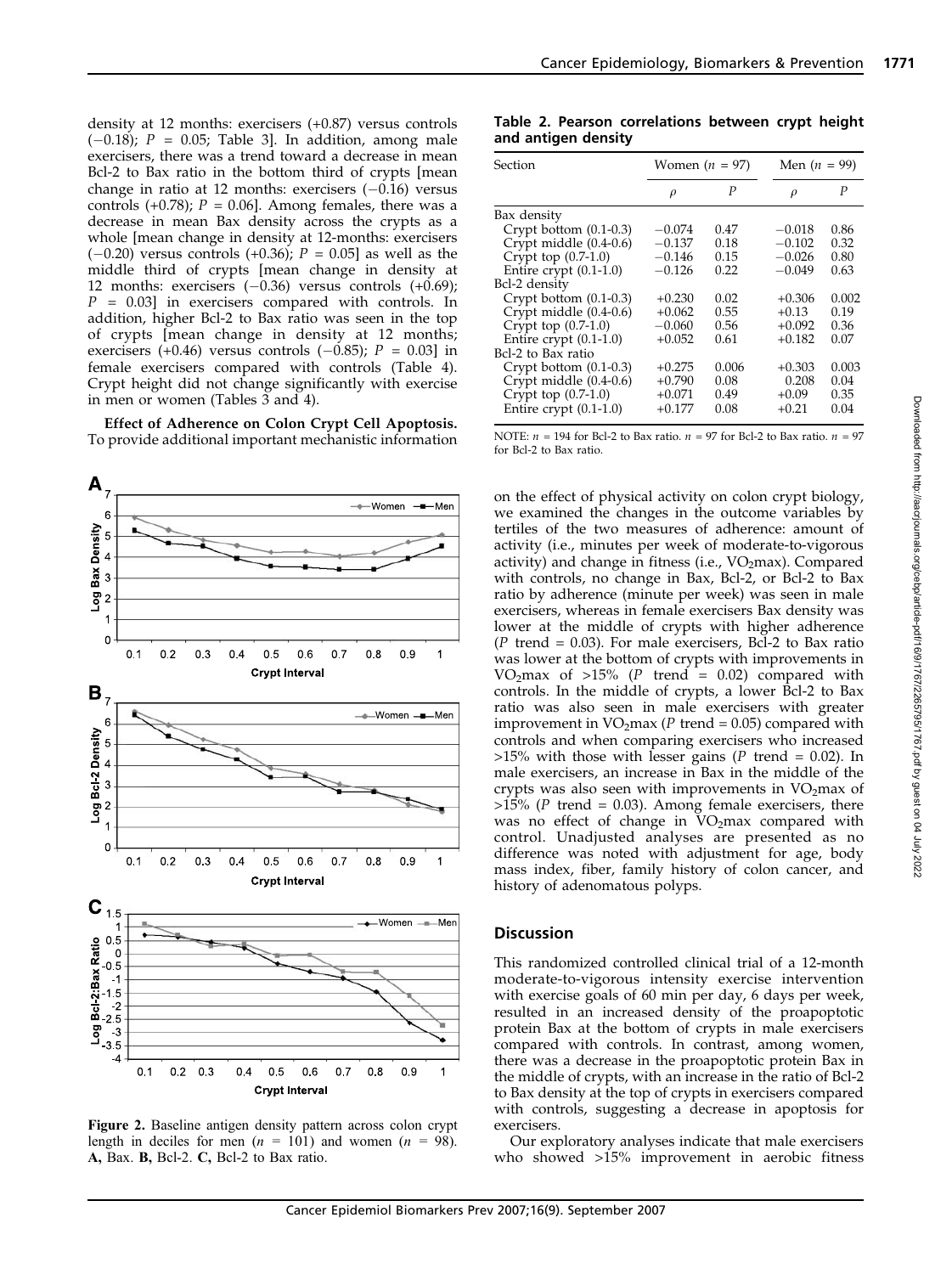|                                   | Baseline      |               | Follow-up     |         |               |         |                  |
|-----------------------------------|---------------|---------------|---------------|---------|---------------|---------|------------------|
|                                   | Exercisers*   | Controls      | Exercisers    |         | Controls      |         | $\boldsymbol{P}$ |
|                                   | Mean (SD)     | Mean (SD)     | Mean (SD)     | Δ       | Mean (SD)     | Δ       |                  |
| Crypt bottom (intervals, 0.1-0.3) |               |               |               |         |               |         |                  |
| Bax density                       | 4.63(2.32)    | 5.02(2.33)    | 5.52(2.59)    | 0.87    | 4.84(2.37)    | $-0.18$ | 0.05             |
| Bcl-2 density                     | 5.60 (1.72)   | 5.47(2.07)    | 6.02(1.81)    | 0.42    | 6.02(1.33)    | 0.55    | 0.51             |
| Bcl-2 to Bax density ratio        | 0.89(1.69)    | 0.51(2.16)    | 0.73(2.68)    | $-0.16$ | 1.29(2.17)    | 0.78    | 0.06             |
| Crypt middle (intervals, 0.4-0.6) |               |               |               |         |               |         |                  |
| Bax density                       | 3.68(2.23)    | 3.65(2.86)    | 4.66(2.71)    | 0.98    | 3.96(2.57)    | 0.31    | 0.23             |
| Bcl-2 density                     | 3.79(1.90)    | 2.67(2.30)    | 4.20(2.22)    | 0.41    | 4.25(1.42)    | 1.58    | 0.80             |
| Bcl-2 to Bax density ratio        | 0.02(2.01)    | 0.10(2.56)    | $-0.21(2.70)$ | $-0.23$ | 0.37(2.31)    | 0.27    | 0.40             |
| Crypt top (intervals, 0.7-1.0)    |               |               |               |         |               |         |                  |
| Bax density                       | 3.83(2.28)    | 3.83(2.88)    | 4.51(2.87)    | 0.68    | 4.61(2.05)    | 0.78    | 0.76             |
| Bcl-2 density                     | 2.77(1.65)    | 2.07(2.51)    | 2.60(2.25)    | $-0.17$ | 2.54(1.35)    | 0.47    | 0.23             |
| Bcl-2 to Bax density ratio        | $-1.14(2.14)$ | $-1.74(2.68)$ | $-1.66(2.77)$ | $-0.52$ | $-1.98(2.35)$ | $-0.24$ | 0.69             |
| Entire crypt (intervals, 1.0-1.0) |               |               |               |         |               |         |                  |
| Bax density                       | 4.03(2.18)    | 4.13(2.65)    | 4.86(2.70)    | 0.83    | 4.49(2.17)    | 0.36    | 0.37             |
| Bcl-2 density                     | 3.92(1.49)    | 3.57(0.16)    | 4.11 (1.93)   | 0.19    | 4.10(1.04)    | 0.53    | 0.40             |
| Bcl-2 to Bax density ratio        | $-0.18(1.63)$ | $-0.51(2.29)$ | $-0.51(2.52)$ | $-0.33$ | $-0.29(1.93)$ | 0.22    | 0.24             |
| Crypt height                      | 423 (61.3)    | 433 (74.0)    | 451(61.1)     | 28      | 449 (73.5)    | 16      | 0.54             |

Table 3. Baseline and follow-up means for Bax and Bcl-2 densities for males

 $n = 50$  for Bax density and  $n = 49$  for Bcl-2 density and Bcl-2 to Bax density ratio at baseline.  $n = 48$  for Bax density and  $n = 46$  for Bcl-2 density and Bcl-2 to Bax density ratio at follow-up.

 $\tau$   $n = 49$  for Bax density,  $n = 50$  for Bcl-2 density, and  $n = 48$  for Bcl-2 to Bax density ratio at baseline.  $n = 46$  for Bax density,  $n = 45$  for Bcl-2 density, and  $n = 44$  for Bcl-2 to Bax density ratio at follow-up.

(VO<sub>2</sub>max) decreased their Bcl-2 to Bax ratio in the bottom and middle of crypts compared with controls. In the middle of crypts, an increase in Bax density and decreased Bcl-2 to Bax ratio was observed in exercisers who showed >15% improvement in aerobic fitness  $(VO<sub>2</sub>max)$  compared with those with less improvement or decrease in aerobic fitness. This suggests a shift toward greater apoptosis at the bottom and middle of the colon crypt related to greater physical activity. No change in Bax or Bcl-2 pattern was seen with change in aerobic fitness in female exercisers compared with controls or in exercisers with varied improvements in VO<sub>2</sub>max. However, in females who exercised  $\geq$ 250 min per week, there was a decrease in Bax at the middle of crypts, suggesting a shift toward less apoptosis, compared with the exercisers who exercised <250 min per week and controls. No change in Bax or Bcl-2 pattern was seen in men based on exercise adherence. These exploratory analyses were preplanned and done to provide additional important mechanistic information

Table 4. Baseline and follow-up means for Bax and Bcl-2 densities for females

|                                   | Baseline      |               | Follow-up     |         |               |         |                  |
|-----------------------------------|---------------|---------------|---------------|---------|---------------|---------|------------------|
|                                   | Exercisers*   | Controls      | Exercisers    |         | Controls      |         | $\boldsymbol{P}$ |
|                                   | Mean (SD)     | Mean (SD)     | Mean (SD)     | Δ       | Mean (SD)     | Δ       |                  |
| Crypt bottom (intervals, 0.1-0.3) |               |               |               |         |               |         |                  |
| Bax density                       | 5.41(2.43)    | 5.31 (1.98)   | 5.33(1.88)    | $-0.08$ | 5.84 (1.89)   | 0.53    | 0.13             |
| Bcl-2 density                     | 5.97 (1.81)   | 5.92(1.66)    | 6.27(1.37)    | 0.30    | 6.18(1.86)    | 0.26    | 0.33             |
| Bcl-2 to Bax density ratio        | 0.56(2.29)    | 0.61(1.78)    | 1.03(1.82)    | 0.47    | 0.47(1.89)    | $-0.14$ | 0.25             |
| Crypt middle (intervals, 0.4-0.6) |               |               |               |         |               |         |                  |
| Bax density                       | 4.50(2.29)    | 4.24(2.11)    | 4.14(1.92)    | $-0.36$ | 4.93(2.09)    | 0.69    | 0.03             |
| Bcl-2 density                     | 4.28(2.36)    | 3.87(2.14)    | 4.27(1.81)    | $-0.01$ | 4.28(2.53)    | 0.41    | 0.41             |
| Bcl-2 to Bax density ratio        | $-0.22(2.68)$ | $-0.35(2.24)$ | 0.26(2.09)    | 0.48    | $-0.53(2.51)$ | $-0.18$ | 0.36             |
| Crypt top (intervals, 0.7-1.0)    |               |               |               |         |               |         |                  |
| Bax density                       | 4.54(2.46)    | 4.51(1.83)    | 4.39(1.89)    | $-0.15$ | 5.17 (1.98)   | 0.66    | 0.09             |
| Bcl-2 density                     | 2.45(2.67)    | 2.44(2.18)    | 2.65(1.71)    | 0.20    | 2.17(2.97)    | $-0.27$ | 0.49             |
| Bcl-2 to Bax density ratio        | $-2.09(2.95)$ | $-2.07(1.68)$ | $-1.63(1.98)$ | 0.46    | $-2.92(2.65)$ | $-0.85$ | 0.03             |
| Entire crypt (intervals, 1.0-1.0) |               |               |               |         |               |         |                  |
| Bax density                       | 4.79 (2.34)   | 4.67(1.87)    | 4.59(1.82)    | $-0.20$ | 5.03(1.88)    | 0.36    | 0.05             |
| Bcl-2 density                     | 4.06(2.19)    | 3.92(1.75)    | 4.22(1.49)    | 0.16    | 4.01(2.32)    | 0.09    | 0.99             |
| Bcl-2 to Bax density ratio        | $-0.73(2.52)$ | $-0.75(1.56)$ | $-0.26(1.74)$ | 0.51    | $-1.19(2.14)$ | $-0.44$ | 0.08             |
| Crypt height                      | 418 (62.3)    | 426 (86.5)    | 427 (66.7)    | 9       | 410 (82.5)    | $-16$   | 0.22             |
|                                   |               |               |               |         |               |         |                  |

 $*_n$  = 48 for Bax density, Bcl-2 density, and Bcl-2 to Bax density ratio at baseline.  $n = 40$  for Bax density and Bcl-2 to Bax density ratio and  $n = 43$  for Bcl-2 at follow-up.

 $\tau$   $n = 50$  for Bax density and  $n = 49$  for Bcl-2 density and Bcl-2 to Bax density ratio at baseline.  $n = 46$  for Bax density and Bcl-2 density and  $n = 44$  for Bcl-2 to Bax density ratio at follow-up.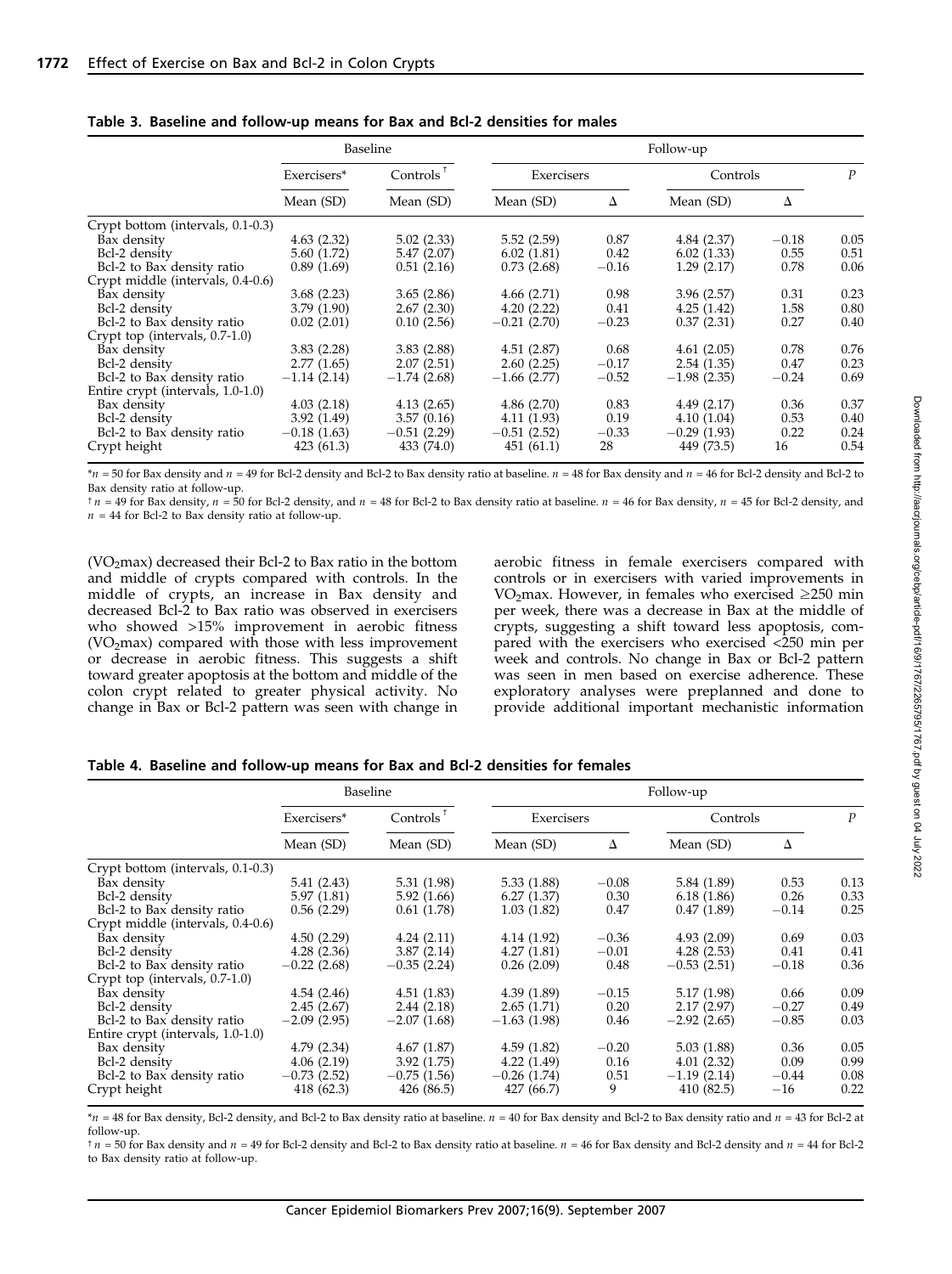on the effect of physical activity on colon crypt biology. The results should be interpreted conservatively.

A crucial early step in the development of colorectal neoplasia is the accumulation of abnormal cells at the luminal surface (19). Failure of these cells to slough could be a consequence of abnormal apoptosis, potentially reflected by decrease in Bax or increase in Bcl-2 density. A decrease in Bax density at the middle of crypts was seen in women compared with controls and in women with greater exercise adherence. This finding along with the observed increase in Bcl-2 to Bax ratio at the top of crypts in women compared with controls is inconsistent with a hypothesized protective role of physical activity by promoting apoptosis at the top of the crypt. In male exercisers compared with controls and in male exercisers with greater adherence and improvements in fitness, the role of the observed decrease in Bcl-2 and increase in Bax expression at the bottom and middle of crypts is consistent with the hypothesis.

The pattern of Bcl-2 and Bax expression in the colon suggests that Bcl-2 is normally expressed primarily at the base of colon crypts (9, 10), whereas Bax is primarily found at the top of crypts (13, 20). Consistent with these previous observations, at baseline, we noted the highest Bcl-2 density at the bottom of the crypt and a steady decrease in Bcl-2 level in each decile above. However, Bax density was also high at the bottom of the crypt, lower in the middle of the crypt, and higher again at the top of the crypt. The highest Bcl-2 to Bax ratio was at the bottom of the crypt and there was a drop in ratio in each decile above, suggesting greater apoptotic potential at the top of the crypt. Overall, the pattern of Bcl-2 and Bax suggests a balance of differentiation and apoptosis along the crypt, which may be disrupted in the transition toward carcinogenesis (21). The ratio of Bcl-2 to Bax was presented rather than Bax to Bcl-2 as previously reported by other investigators (20) because of the decreasing density of Bcl-2 along the crypt and more stable Bax density. At the top of the crypt using Bcl-2 as the denominator could cause instability of the ratio by creating a large ratio, potentially magnifying the potential effect of outliers.

At baseline, we also observed that colon crypt height was associated with Bcl-2 density and Bcl-2 to Bax ratio at the bottom of the crypt in both men and women. This suggests that greater amounts of Bcl-2 at the bottom of the crypt may dictate the height of the crypt, which has not been reported previously. The implications of this with regards to physical activity are not known. We did not see a significant change in crypt height in exercisers compared with controls. However, a marginally significant lengthening of crypt height in exercisers compared with controls in this sample has been previously reported (14). Whereas the effect of crypt height on colon cancer risk is unknown, in animal models high-fiber diets significantly lengthen crypt height (22, 23).

This is the first trial to examine the effect of a physical activity intervention on Bcl-2 and Bax expression. In animal experiments of colon carcinogenesis, results have ranged from a reduction in tumors with voluntary exercise (24, 25) to an increase in tumor markers with exhaustive forced exercise (26). Colbert et al. (27, 28) assessed colon polyp development following treadmill exercise in the Min mouse, an induced mutant mouse in which an APC tumor suppressor gene mutation results in multiple intestinal polyps. Polyp development was not significantly affected in *ad libitum* – fed (27) or in energy intake – controlled mice with negative energy balance due solely to exercise (28). However, male exercising mice had fewer jejunal polyps compared with controls (28).

Epidemiologic evidence suggests that physical activity may play a stronger role in colon cancer risk reduction in men (3) than in women (29); therefore, the effect of exercise on proposed biomarkers of colon cancer risk may be, plausibly, more evident in men. We observed a varied effect of exercise on markers of apoptosis potential in women compared with men, consistent with our recent findings on the colon crypt proliferation marker Ki67. Men who exercised at least 250 min or increased  $VO<sub>2</sub>max >5%$  had a decrease in mean height of Ki67positive nuclei, a measure of proliferation, whereas there was no change in women (14). Although further investigation into the possible reasons for these sex differences is needed, suggested explanations include greater intensity of exercise undertaken by men as vigorous exercise may be more potent in reducing colon cancer risk (i.e., 3.5 and 4 h of vigorous activity per week to optimize protection; ref. 30), a differential effect of obesity on cancer risk between men and women (31), and a reduction in the protective effects of estrogen with physical activity in women because with increased exercise estrogen levels decrease in both premenopausal and postmenopausal women (32, 33), thereby potentially reducing colon cancer protection. There is a considerable body of literature from early observations (34, 35) to the recent findings of the Women's Health Initiative Hormone Replacement Therapy Trial (36) that show consistently that estrogen reduces risk of colon cancer; the effects of exercise on apoptosis may differ between the sexes, if estrogen plays a role.

One limitation of our study was that a portion of the exercise intervention was home based. We therefore had to rely on self-reported daily activity logs rather than validation by direct observation during the supervised sessions at fitness facilities. However, observed improvements in  $VO<sub>2</sub>max$  compared with no change in controls support the self-reported logs. Another limitation to our study was that participants recorded peak heart rate but did not record the duration of exercise at this heart rate. This prevented accurate determination of total caloric expenditure during each exercise session. In addition, the complexity of the data resulted in a large number of comparisons that may have resulted in finding statistically significant associations by chance. However, all comparisons, including the intervention effect assessment by adherence and change in aerobic fitness, were hypothesis-driven and preplanned analyses.

The major strengths of the study include the use of randomized controlled clinical trial design, in which the effects of confounding variables are minimized, participation in exercise can be documented, and significant improvements in aerobic fitness can be achieved. Further strengths of the study were the excellent adherence to the exercise program and low drop-out rate. Finally, the trial was designed to have statistical power to examine the effects separately in men and women.

In conclusion, a year-long randomized controlled trial of moderate-to-vigorous intensity exercise intervention resulted in an increase in the potential for apoptosis at